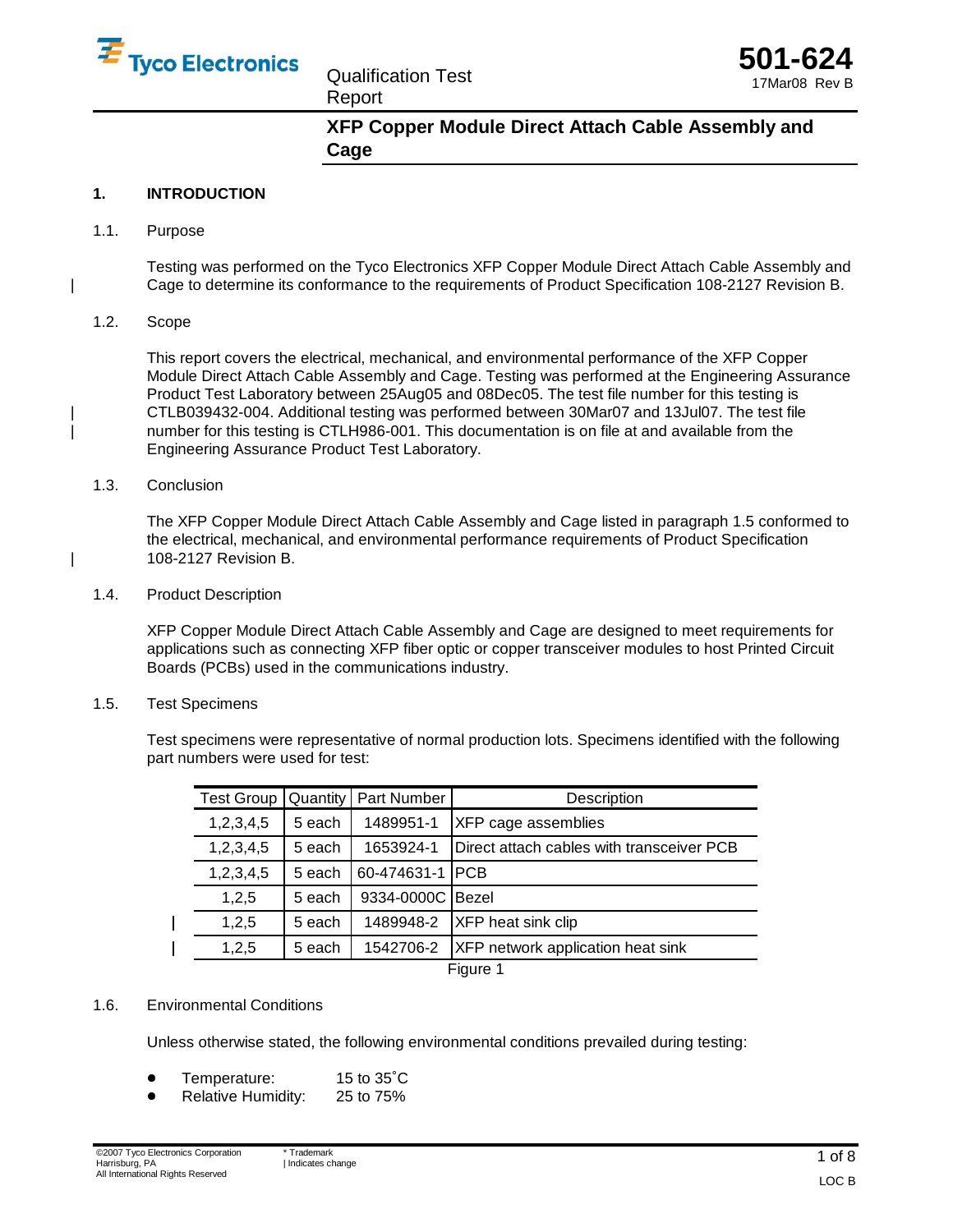

# 1.7. Qualification Test Sequence

|                                                            | Test Group (a)    |                |                |      |   |  |
|------------------------------------------------------------|-------------------|----------------|----------------|------|---|--|
| <b>Test or Examination</b>                                 | 1                 | 2              | 3              | 4    | 5 |  |
|                                                            | Test Sequence (b) |                |                |      |   |  |
| Initial examination of product                             | 1                 | 1              | 1              | 1    | 1 |  |
| Low level contact resistance                               | 3,7               |                | 3,6            | 3,5  |   |  |
| Vibration, random                                          | 5                 |                |                |      |   |  |
| Mechanical shock                                           | 6                 |                |                |      |   |  |
| Durability                                                 | 4                 |                |                |      |   |  |
| Mating force, XFP module to PCB connector and XFP cage     | 2                 |                |                |      |   |  |
| Unmating force, XFP module from PCB connector and XFP cage | 8                 |                |                |      |   |  |
| Cage latch strength                                        | 10                |                |                |      |   |  |
| Cage press fit insertion force                             |                   |                | $\overline{2}$ | 2    |   |  |
| Cage press fit extraction force                            |                   |                | 7              | 6    |   |  |
| Cable pull, cage                                           |                   | $\mathfrak{p}$ |                |      |   |  |
| Cable retention force                                      | 9                 |                |                |      | 2 |  |
| Cable side load force                                      |                   |                |                |      | 3 |  |
| Cable longitudinal force                                   |                   |                |                |      | 4 |  |
| Thermal shock                                              |                   |                | 4              |      |   |  |
| Humidity/temperature cycling                               |                   |                | 5              |      |   |  |
| Temperature life                                           |                   |                |                | 4(c) |   |  |
| Final examination of product                               | 11                | 3              | 8              | 7    | 5 |  |

NOTE (a) See paragraph 1.5.<br>(b) Numbers indicate s Numbers indicate sequence in which tests are performed.

(c) Precondition specimens with 10 durability cycles.

Figure 2

# **2. SUMMARY OF TESTING**

2.1. Initial Examination of Product - All Test Groups

All specimens submitted for testing were representative of normal production lots. A Certificate of Conformance was issued by Product Assurance. Where specified, specimens were visually examined and no evidence of physical damage detrimental to product performance was observed.

2.2. Low Level Contact Resistance - Test Groups 1, 3 and 4

All low level contact resistance measurements were less than 35 milliohms, nor did they exhibit a change in resistance  $(AR)$  of more than 10 milliohms after testing. Both signal and ground shield circuits were measured, see Figure 3.

| Low Level Contact Resistance (milliohms)             |       |       |            |                    |      |         |  |  |
|------------------------------------------------------|-------|-------|------------|--------------------|------|---------|--|--|
| Min $( \Delta R)$<br>Min<br>Condition<br>Max<br>Mean |       |       | Max $(AR)$ | Mean $( \Delta R)$ |      |         |  |  |
| Test Group 1, Signal Contacts N=150                  |       |       |            |                    |      |         |  |  |
| Initial                                              | 12.85 | 18.39 | 15.70      | ---                | ---  | ---     |  |  |
| Final                                                | 12.53 | 18.33 | 15.54      | $-1.05$            | 0.38 | $-0.16$ |  |  |

Figure 3 (continued)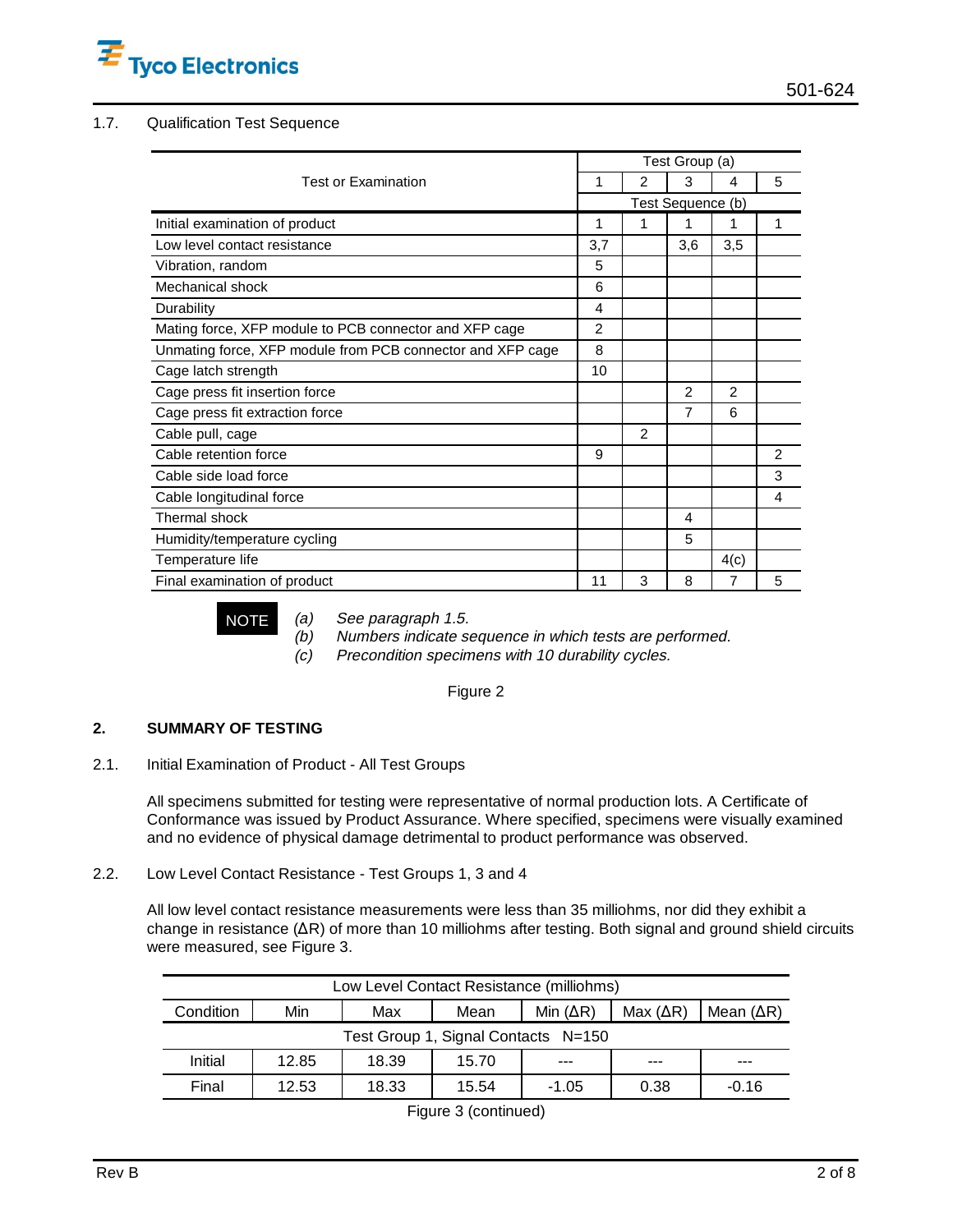| Low Level Contact Resistance (milliohms)   |       |       |       |            |                    |             |  |  |  |
|--------------------------------------------|-------|-------|-------|------------|--------------------|-------------|--|--|--|
| Condition                                  | Min   | Max   | Mean  | Min $(AR)$ | Max $( \Delta R )$ | Mean $(AR)$ |  |  |  |
| Test Group 1, Ground Contacts N=5          |       |       |       |            |                    |             |  |  |  |
| Initial                                    | 1.33  | 1.60  | 1.43  |            | ---                | ---         |  |  |  |
| Final                                      | 2.23  | 3.25  | 2.55  | 0.77       | 1.66               | 1.12        |  |  |  |
| Test Group 3, Signal Contacts N=150        |       |       |       |            |                    |             |  |  |  |
| Initial                                    | 12.65 | 18.50 | 15.50 | ---        | ---                |             |  |  |  |
| Final                                      | 12.38 | 18.05 | 15.21 | $-0.74$    | 0.15               | $-0.29$     |  |  |  |
| Test Group 3, Ground Contacts N=5          |       |       |       |            |                    |             |  |  |  |
| Initial                                    | 0.63  | 1.19  | 0.97  |            |                    |             |  |  |  |
| Final                                      | 1.48  | 2.35  | 1.75  | 0.29       | 1.73               | 0.78        |  |  |  |
| Test Group 4, Signal Contacts<br>$N = 150$ |       |       |       |            |                    |             |  |  |  |
| Initial                                    | 12.36 | 17.81 | 15.23 |            |                    |             |  |  |  |
| Final                                      | 12.18 | 17.71 | 15.06 | $-0.71$    | 2.25               | $-0.16$     |  |  |  |
| Test Group 4, Ground Contacts N=5          |       |       |       |            |                    |             |  |  |  |
| Initial                                    | 1.03  | 1.37  | 1.20  |            | ---                |             |  |  |  |
| Final                                      | 1.55  | 1.69  | 1.62  | 0.29       | 1.26               | 0.56        |  |  |  |

Figure 3 (end)

2.3. Vibration, Random - Test Group 1

No discontinuities were detected during vibration testing. Following vibration testing, no cracks, breaks, or loose parts on the specimens were visible.

2.4. Mechanical Shock - Test Group 1

No discontinuities were detected during mechanical shock testing. Following mechanical shock testing, no cracks, breaks, or loose parts on the specimens were visible.

2.5. Durability - Test Group 1

No physical damage occurred as a result of manually mating and unmating the specimens 100 times with latches enabled.

2.6. Mating Force, XFP Module to PCB Connector and XFP Cage - Test Group 1

All mating force measurements were less than 40 N [9 lbf] for product without heat sink and clip, and 55 N [12.3 lbf] for product with heat sink and clip.

2.7. Unmating Force, XFP Module from PCB Connector and XFP Cage - Test Group 1

All unmating force measurements were less than 30 N [6.75 lbf] for product without heat sink and clip, | and 67 N [15 lbf] for product with heat sink and clip.

2.8. Cage Latch Strength - Test Group 1

The aluminum transceiver module block did not become disengaged from its respective cages when subjected to a force of 180 N [40.5 lbf] and held for 1 minute.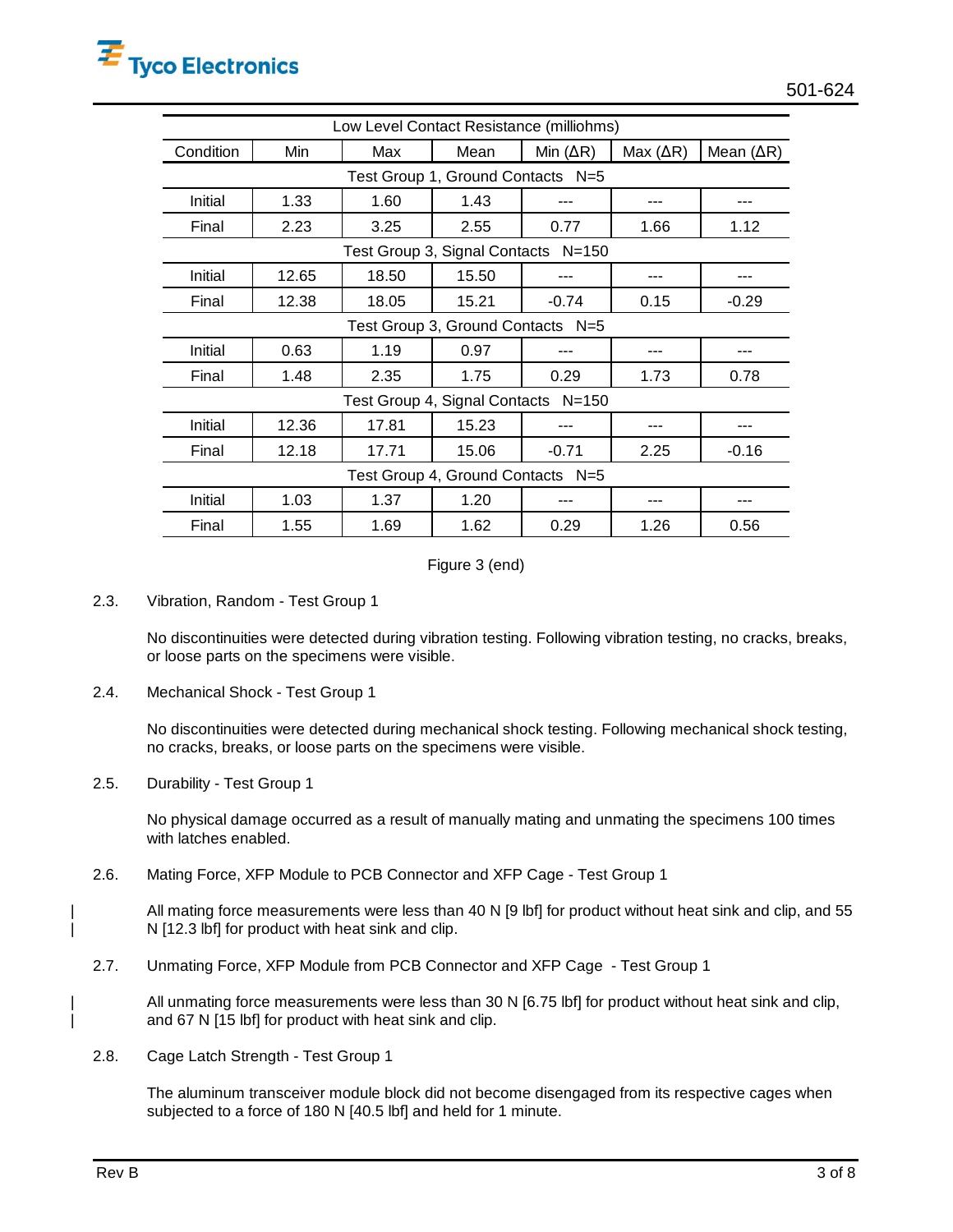

2.9. Cage Press Fit Insertion Force - Test Groups 3 and 4

All cage insertion force values were less than 550 N [123.6 lbf].

2.10. Cage Press Fit Extraction Force - Test Groups 3 and 4

All cage extraction force values were greater than 133 N [29.9 lbf].

2.11. Cable Pull, Cage - Test Group 2

No cable plugs became disengaged from their respective cages when subjected to a force of 100 N [22.5 lbf].

2.12. Cable Retention Force - Test Groups 1 and 5

No cable plugs became disengaged from their respective cages nor were there any discontinuities when subjected to a force of 100 N [22.5 lbf] and held for 10 minutes.

2.13. Cable Side Load Force - Test Group 5

No cable plugs became disengaged from their respective cages nor were there any discontinuities when subjected to a force of 75 N [16.9 lbf] and held for 10 minutes.

2.14. Cable Longitudinal Force - Test Group 5

No cable plugs became disengaged from their respective cages nor were there any discontinuities when subjected to a force of 100 N [22.5 lbf] and held for 10 minutes.

2.15. Thermal Shock - Test Group 3

No evidence of physical damage was visible as a result of exposure to thermal shock.

2.16. Humidity/temperature Cycling - Test Group 3

No evidence of physical damage was visible as a result of exposure to humidity/temperature cycling.

2.17. Temperature Life - Test Group 4

No evidence of physical damage was visible as a result of exposure to temperature life.

2.18. Final Examination of Product - All Test Groups

None of the specimens exhibited any apparent damage caused from testing.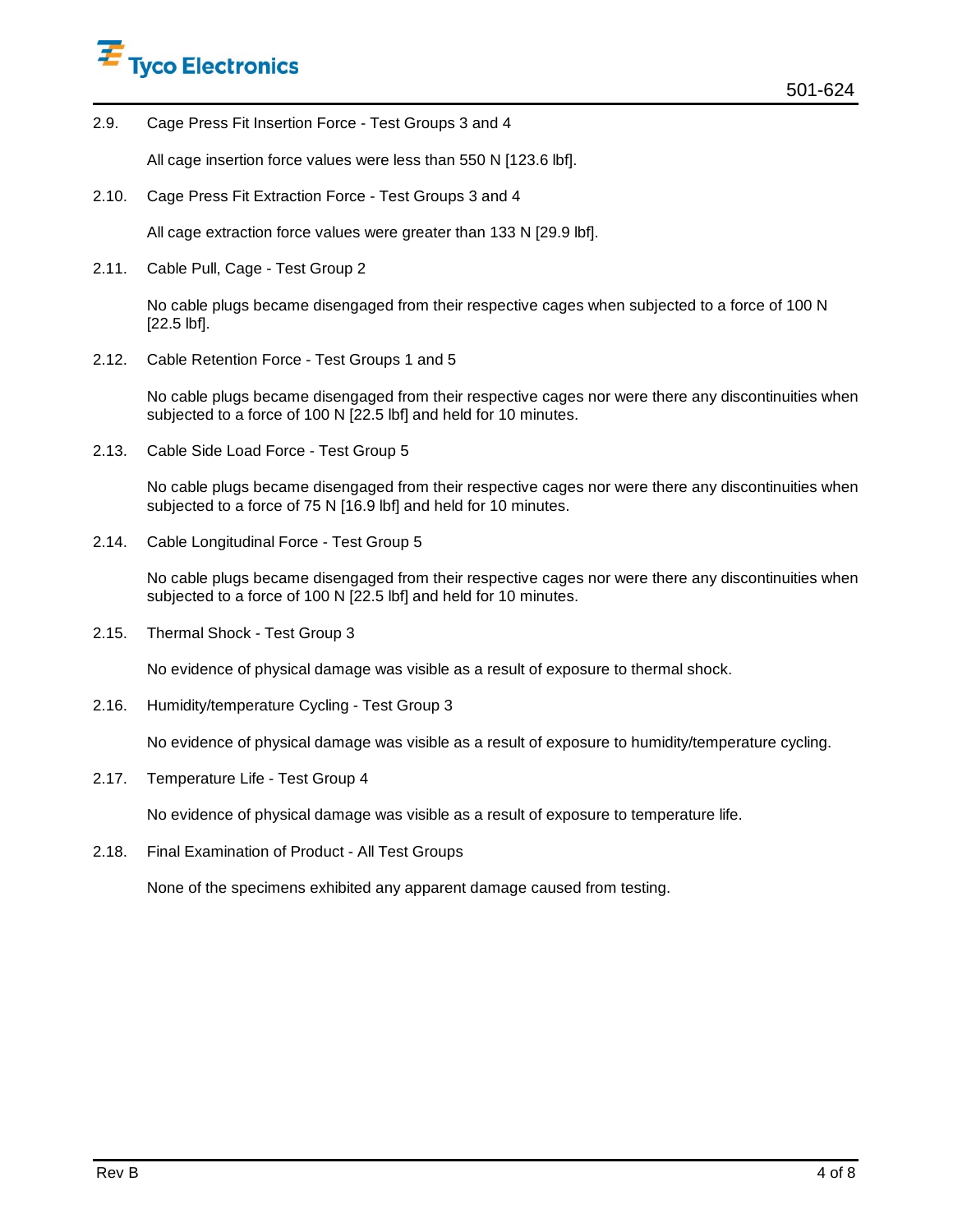

#### **3. TEST METHODS**

3.1. Initial Examination of Product

Where specified, specimens were visually examined and no evidence of physical damage detrimental to product performance was observed.

3.2. Low Level Contact Resistance

Contact resistance measurements at low level current were made using a 4 terminal measuring technique. The test current was maintained at 100 milliamperes maximum with a 20 millivolt maximum open circuit voltage. Thirty signal contacts and 1 ground (shield) circuit were measured on each mated specimen.



- **NOTE** 1. Ground (shield) circuit resistances have been adjusted by removing any bulk resistance in the cable. The resistance values depicted in the data table reflect that adjustment. 2. Signal contacts were directly measured through the transceiver PCB. No adjustments were needed.
- 3.3. Vibration, Random

Mated and fixtured specimens were subjected to a random vibration test, specified by a random vibration spectrum, with excitation frequency bounds of 20 and 500 Hz. The spectrum was flat at 0.02  $G<sup>2</sup>/Hz$  from 20 to 500 Hz. The root-mean square amplitude of the excitation was 3.10 GRMS. This was performed for 15 minutes in each of 3 mutually perpendicular planes for a total vibration time of 45 minutes.



**NOTE** Six different signal contacts on each mated assembly, for a total of 30 throughout the test group, were monitored for 1 microsecond discontinuity using a 100 milliampere DC current. The ground (shield) circuit was not monitored.

3.4. Mechanical Shock, Half-sine

Mated and fixtured specimens were subjected to a mechanical shock test having a half-sine waveform of 30 gravity units (g peak) and a duration of 11 milliseconds. Three shocks in each direction were applied along the 3 mutually perpendicular planes for a total of 18 shocks. The same signal contact pairs as in vibration were monitored for discontinuities of one microsecond or greater using a 100 milliampere DC current.

3.5. Durability

Specimens were manually mated and unmated 100 times with latches enabled.

3.6. Mating Force, XFP Module to PCB Connector and XFP Cage

The force required to mate individual specimens was measured using a tensile/compression device with the rate of travel at 12.7 mm [.5 in] per minute and a free floating fixture. Latches remained enabled for the test.

3.7. Unmating Force, XFP Module from PCB Connector and XFP Cage

The force required to unmate individual specimens was measured using a tensile/compression device with the rate of travel at 12.7 mm [.5 in] per minute and a free floating fixture. Cable modules were pulled out by wrapping a section of buss wire around the locking mechanism on the transceiver plug and applying an upward force on it until the module was completely unmated from the cage.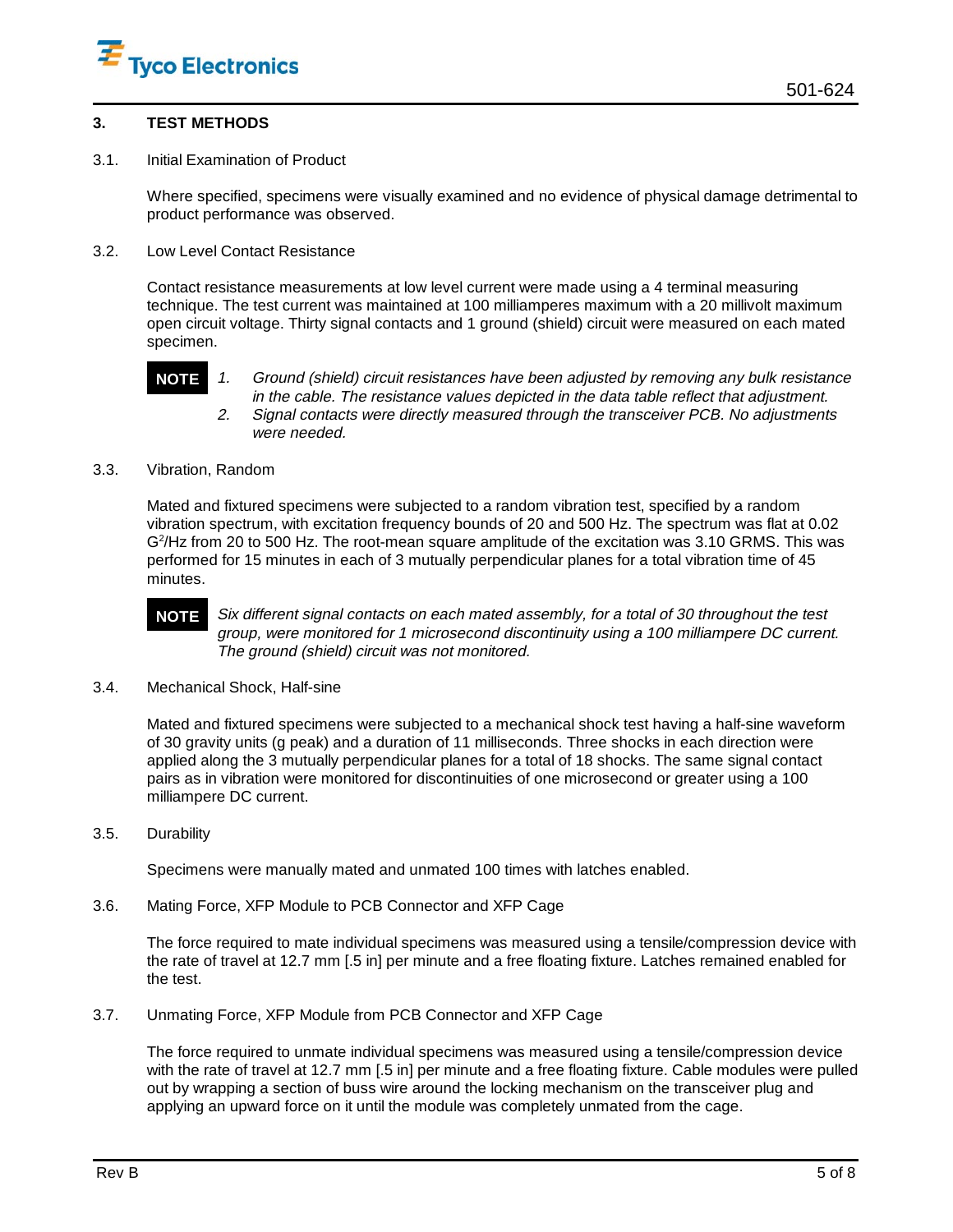

## 3.8. Cage Latch Strength

Each board mounted specimen was initially mated with an aluminum module block with a wire attached on the end. The specimens were fixtured on a vertical backplate with the wired end of the aluminum module block pointing down toward the floor. Next, the wire on the block was then attached to a 180 N [40.5 lbf] steel weight placed on an adjustable height table placed on the floor. The table was slowly lowered until the weight became suspended in free air for a duration of 1 minute. After 1 minute, the table was raised to remove the load and separate the weight from the cable.

#### 3.9. Cage Press Fit Insertion Force

Each cage was pressed onto their PBBs using the tensile machine. The PCBs were placed under the load cell and the cages were "flat-rocked" onto their respective PCBs at a maximum speed of 12.7 mm [.5 in] per minute. The compression force was applied until the cages were fully seated.

#### 3.10. Cage Press Fit Extraction Force

Testing consisted of removing the cage from their respective PCBs using the tensile machine. After initially inserting an aluminum module into each cage, the mated assembly was fixtured on the tensile machine by first attaching the assembly to the load cell and lowering the crosshead down to where the PCB laid flat on the top of the X-Y table. Next, the mated assembly was secured to the X-Y table using aluminum bars. Finally, the crosshead was energized in an upward direction and was allowed to continue until the cage was completely separated from its PCB. Test speed was 12.7 mm [.5 in] per minute maximum.

## 3.11. Cable Pull, Cage

Testing consisted clamping each specimen between 2 nylon plates and attaching the assembly to a machinist's indexer held at a 45 degree angle from vertical with the cable pointing down. After attaching the free end of the module cable to a 100 N [22.5 lbf] steel weight placed on an adjustable table on the floor, the table was lowered until the weight was suspended in free air and the indexer was rotated 1 time through 360 degrees with the weight attached. The table was then raised and the cable was separated from the mated assembly. Test speed was 12.7 mm [.5 in] per minute maximum.

## 3.12. Cable Retention Force

Mated specimens were fixtured on a vertical backplate with the free end of the transceiver cable pointing down toward the floor. Next, the cable was attached to a 100 N [22.5 lbf] steel weight placed on an adjustable height table placed on the floor. The table was slowly lowered until the weight became suspended in free air for a duration of 10 minutes. After the 10 minute period, the table was raised to remove the load and separate the weight from the cable. Test speed was 12.7 mm [.5 in] per minute maximum.

**NOTE** Six different signal contacts on each mated assembly, for a total of 30 throughout the test group, were monitored for 1 microsecond discontinuity using a 100 milliampere DC current. The ground braid circuit was not monitored.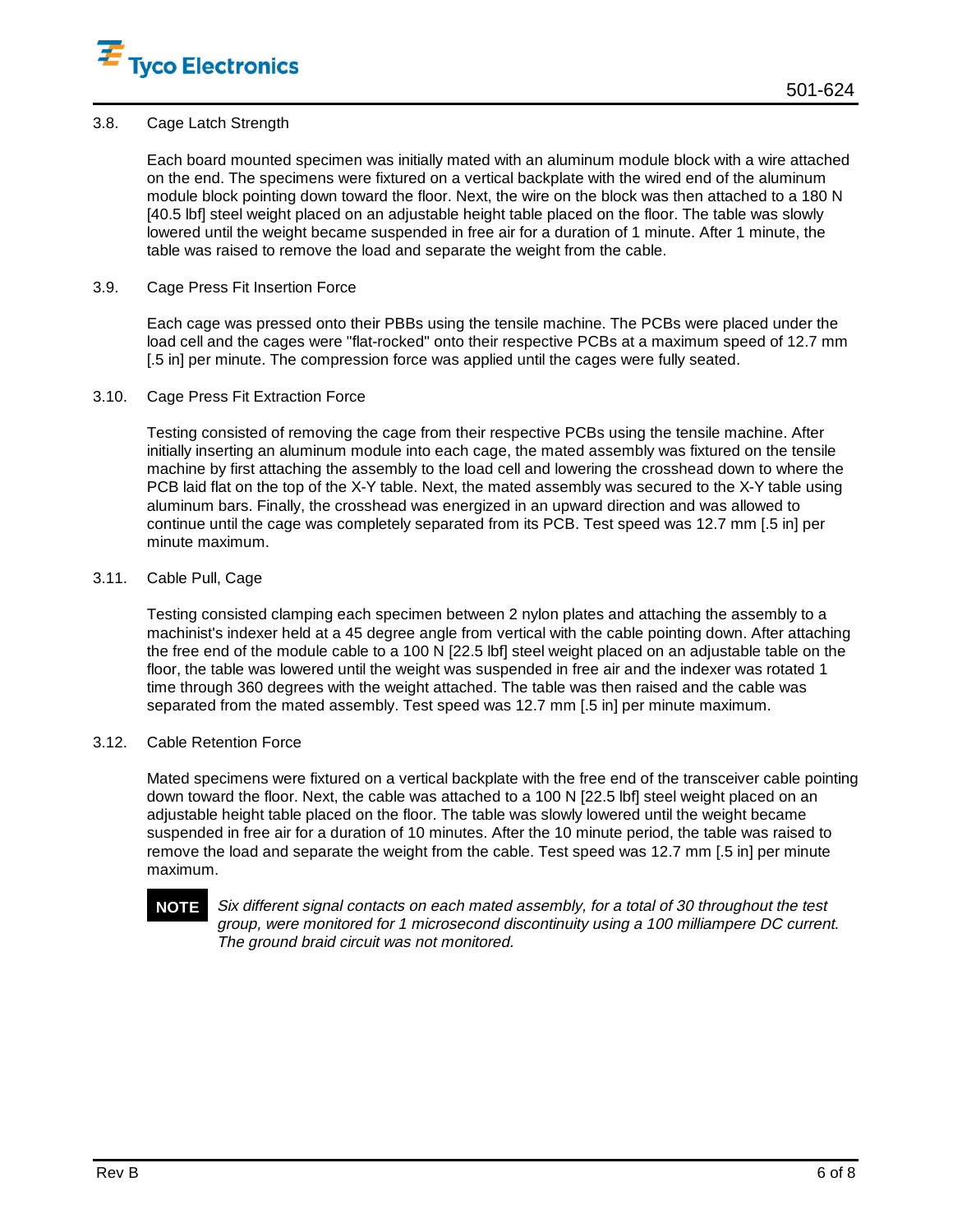

## 3.13. Cable Side Load Force

Testing consisted of applying a side load force to the mated assembly in a plane parallel to the bezel in the direction of the larger dimension of the cage. Each mated specimen was fixtured on a workbench mounted vertical backplate with the cable pointing parallel with the workbench surface. The free end of the transceiver cable was then attached to a 75 N [16.9 lbf] steel weight located on an adjustable height table on the floor. The table was slowly lowered until the weight was suspended in free air and was allowed to remain suspended for a period of 10 minutes. After the 10 minute period, the table was raised to remove the load and separate the weight from the cable. Test speed was 12.7 mm [.5 in] per minute maximum.

**NOTE** Six different signal contacts on each mated assembly, for a total of 30 throughout the test group, were monitored for 1 microsecond discontinuity using a 100 milliampere DC current. The ground braid circuit was not monitored.

# 3.14. Cable Longitudinal Force

Testing consisted of applying a front load force to each mated assembly in a plane parallel to the bezel in the direction of the smaller dimension of the cage. Each assembly was fixtured on a workbench mounted horizontal backplate with the cable pointing parallel with the workbench surface. The free end of the transceiver cable was then attached to a 100 N [22.5 lbf] steel weight located on an adjustable height table on the floor. The table was slowly lowered until the weight was suspended in free air was allowed to remain suspended for a period of 10 minutes. After the 10 minute period, the table was raised to remove the load and separate the weight from the cable. Test speed was 12.7 mm [.5 in] per minute maximum.

# **NOTE** Six different signal contacts on each mated assembly, for a total of 30 throughout the test group, were monitored for 1 microsecond discontinuity using a 100 milliampere DC current. The ground braid circuit was not monitored.

## 3.15. Thermal Shock

Board mounted and mated specimens were subjected to 5 cycles of thermal shock with each cycle consisting of 30 minute dwells at -10 and 70˚C. The transition between temperatures was less than 1<br>minute.<br>. minute.